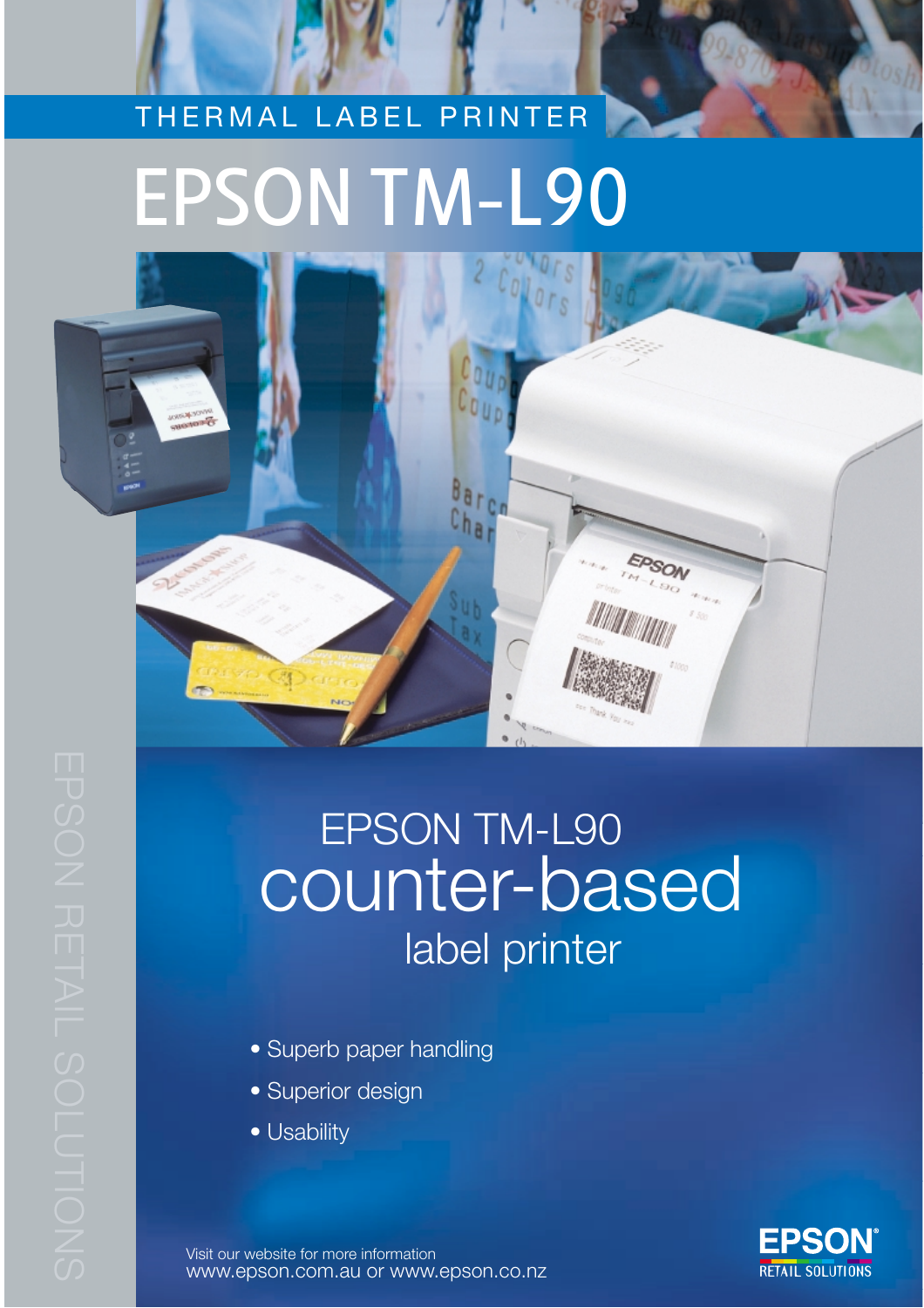# EPSON TM-L90

# a revolution in label printing

EPSON brings you the TM-L90, its revolutionary new label printer. Until now, label printers have been placed at the back, in the stockroom - anywhere so they can't be seen by customers. But EPSON's new TM-L90 thermal label printer changes all that. Designed for retailers, post offices, and all other establishments that need to print labels – fast – in front of customers, its attractive, practical design makes it ideal for businesses that rely on face-to-face customer contact. And it's not only speed and versatile paper handling that sets the TM-L90 in a class of its own. A first for a printer of its type, the TM-L90 gives users the choice of printing in either one or two colours. Logos and highlighting are just some of the exciting design possibilities that are opening up – with the EPSON TM-L90.

#### Label Printing

2 conom

**HAL IN Issue** 

>

**BEOLORS** IMAGE + SHOP

ίØ

Whether they contain barcodes, addresses, or other vital information, printed labels are fast becoming a necessity in a variety of consumer-orientated businesses. For retailers of all kinds, ticketing agencies, post offices or delivery companies, a fast, accurate and versatile label printer has become an absolute must. And that is where EPSON comes in. The fastest label printer in its class\* – and the first of its kind that can print in two  $colours<sup>*</sup> - the TM-L90$  is revolutionising the way that labels are printed.

### 2-Colour Printing†

The ability to print in two colours puts the EPSON TM-L90 in a class of its own.\* Previously unknown in such a printer, this exciting new feature enables users to print their logo and to highlight the parts of the label or ticket they want to emphasise. Printing in two colours not only opens up a new world of design possibilities, but is sure to impress customers too.

 $\dagger$  To print in two colours, users must load dedicated thermal paper and set the printer to the 2-colour printing mode \* All data in this pamphlet is correct as of January 1, 2001.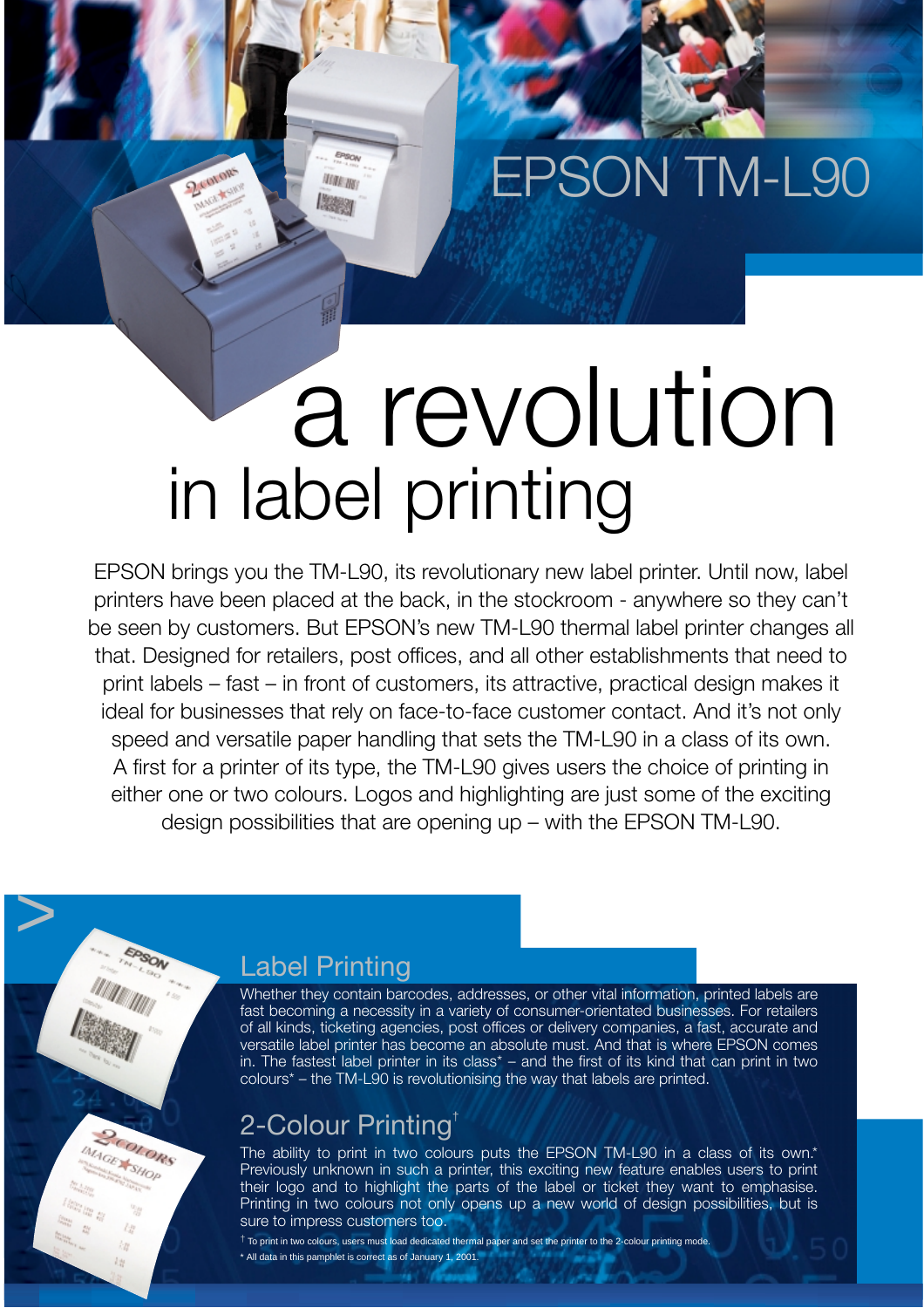# EPSON TM-L90





Step 1



Pull the lever, and open the door until it is fully open.

Step 2



Insert the paper roll.

Step 3



Close the door. The paper is fed automatically.



## *superb paper handling*

#### High-speed

There's no need to keep customers waiting with the EPSON TM-L90. Printing at a maximum speed of 150 mm/sec, there's no doubt that it's the fastest printer in its class\* – even when printing barcodes and logos. \* 2-colour printing speed is 50 mm/sec.

#### Large paper rolls

The EPSON TM-L90 provides you with all-round paper-handling versatility.The ability to handle paper rolls of up to 90 mm in diameter reduces paper-loading downtime and saves on the cost of purchasing label paper.

#### Selectable paper width

You don't have to buy another printer to print on different size paper. With a simple spacer adjustment, users can adjust the TM-L90 to suit a variety of label types and sizes. Available paper widths range from 38-70 mm (with spacer), or 80 mm.

## *superior design*

#### **Compact**

A compact design and small footprint makes the TM-L90 ideal for counters with limited space. Its low profile means that face-to-face contact with your customers is unimpeded, and there are no sharp corners or jutting out parts to get in the way.

#### Cable management

The TM-L90 avoids the problem of unsightly cables by having all its interfaces located beneath the main unit. With convenient holes providing flexibility for installation, there's no need for cables to detract from the atmosphere of your establishment.

#### Easy to site

Available in two attractive colours, the TM-L90 is designed to blend into even the most refined of establishments. Install the printer vertically or horizontally, or use the optional wall-hanging bracket to move it off the counter altogether.

## *usability*

#### Easy operation and maintenance

The TM-L90 is so easy to use that it requires almost no training for even the most inexperienced of staff. With no complicated paper feeding, the drop-in loading method allows operators to open the door and load new paper in a few short seconds.

#### Reliable

There's nothing more annoying for you – and your customers – than paper jams. Not only are paper jams unlikely with the TM-L90, but they are easy to clear when they do occur. A long lifespan allows your TM-L90 to print up to one million labels or twenty million lines. (MCBF: Seventy million lines when printing receipt)

#### **Flexibility**

The EPSON TM-L90 can be operated using all standard commands and drivers for the retail environment. For Asian markets, a variety of languages are supported as a factory option.